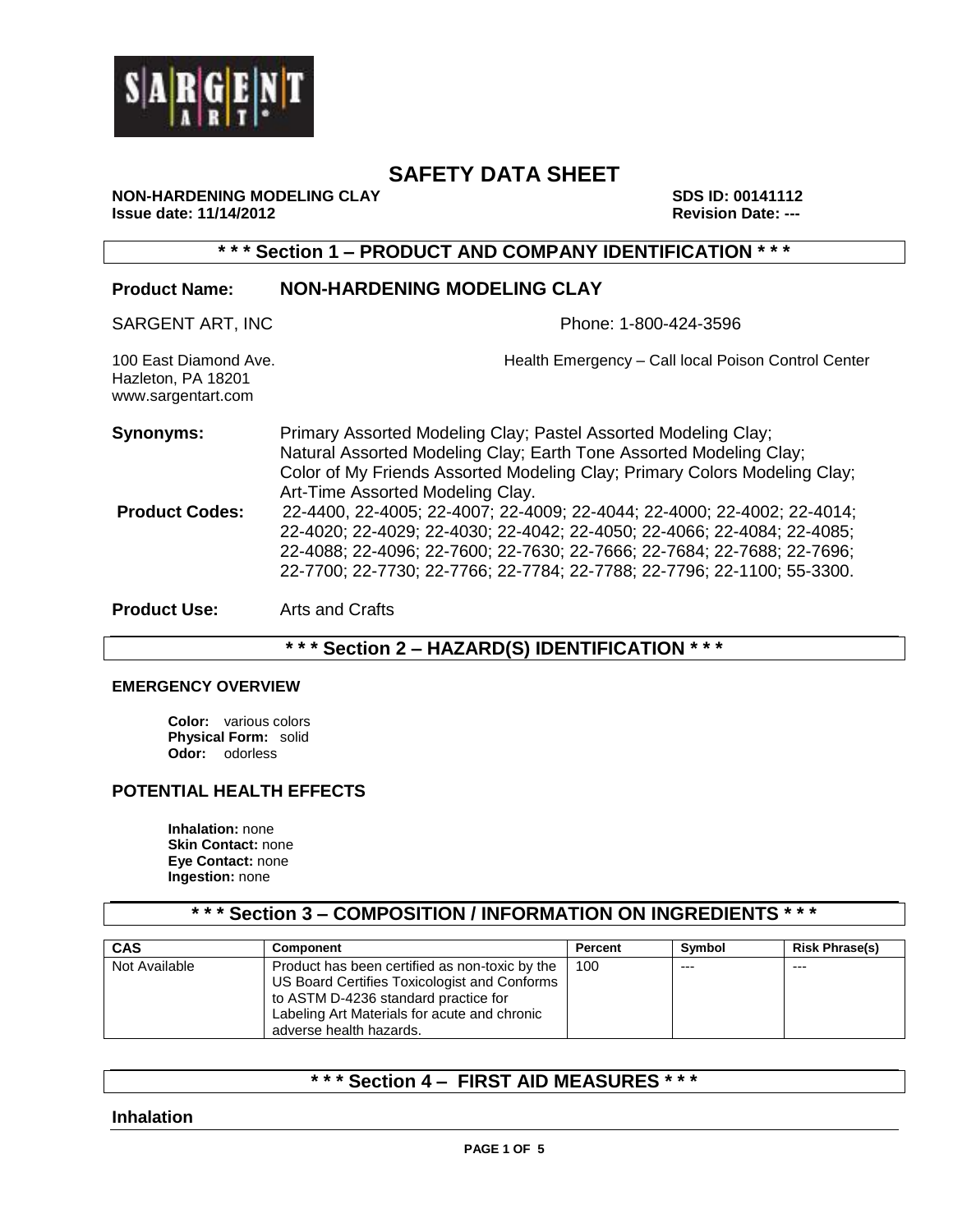

#### **NON-HARDENING MODELING CLAY SDS ID: 00141112 Issue date: 11/14/2012 Revision Date: ---**

It is unlikely that emergency treatment will be required. Remove from exposure. Get medical attention, if needed. **Skin**

It is unlikely that emergency treatment will be required. If adverse effects occur, wash with soap or mild detergent and large amounts of water. Get medical attention, if needed.

#### **Eyes**

It is unlikely that emergency treatment will be required. Wash with large amounts of water or normal saline until no evidence of chemical remains (at least 15-20 minutes). Get medical attention immediately.

#### **Ingestion**

Contact local poison control center or physician immediately.

#### **\* \* \* Section 5 – FIRE FIGHTING MEASURES \* \* \***

See Section 9 for Flammability Properties

#### **NFPA Ratings: Health:** 1 **Fire:** 1 **Reactivity:** 0

Hazard Scale:  $0 =$  Minimal  $1 =$  Slight  $2 =$  Moderate  $3 =$  Serious  $4 =$  Severe **Flammable Properties** Slight fire hazard. **Extinguishing Media** Regular dry chemical, carbon dioxide, water, regular foam **Fire Fighting Measures** Move container from fire area if it can be done without risk. Avoid inhalation of material or combustion byproducts.

## **\* \* \* Section 6 – ACCIDENTAL RELESE MEASURES \* \* \***

#### **Occupational spill/release**

Collect spilled material in appropriate container for disposal.

## **\* \* \* Section 7 – HANDLING AND STORAGE \* \* \***

#### **Handling Procedures**

Use methods to minimize dust.

#### **Storage Procedures**

Store and handle in accordance with all current regulations and standards. See original containers for storage recommendations. Keep separated from incompatible substances.

## **\* \* \* Section 8 – EXPOSURE CONTROLS / PERSONAL PROTECTION \* \* \***

#### **Component Exposure Limits**

ACGIH and EU have not developed exposure limits for any of this product's components.

#### **Ventilation**

Based on available information, additional ventilation is not required.

## **PERSONAL PROTECTIVE EQUIPMENT**

#### **Eyes/Face**

Eye protection not required under normal conditions. **Protective Clothing**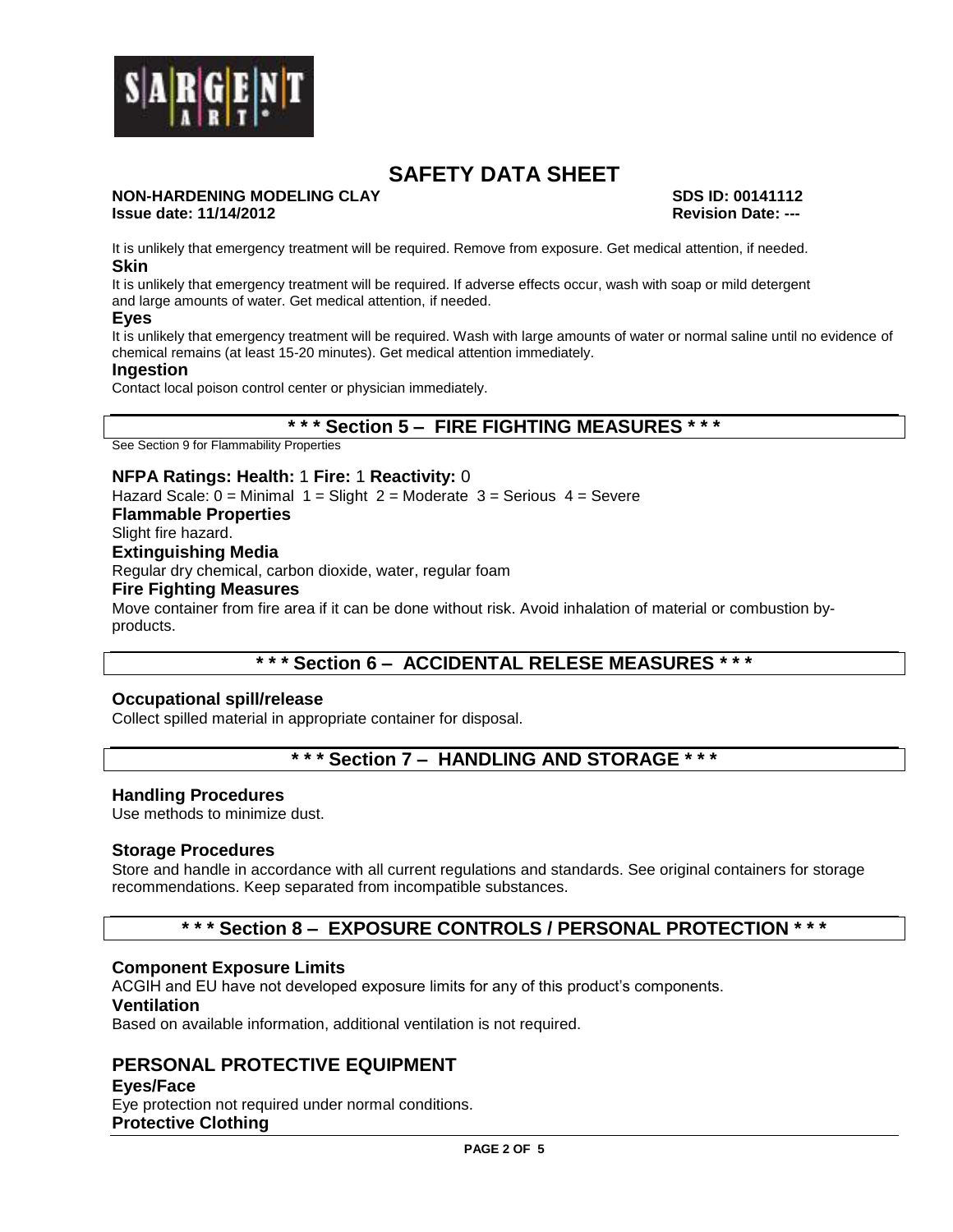

#### **NON-HARDENING MODELING CLAY SDS ID: 00141112 Issue date: 11/14/2012 Revision Date: ---**

Protective clothing is not required under normal conditions.

#### **Glove Recommendations**

Protective gloves are not required under normal conditions.

#### **Respiratory Protection**

No respirator is required under normal conditions of use.

Under conditions of frequent use or heavy exposure, respiratory protection may be needed.

#### **\* \* \* Section 9 – PHYSICAL AND CHEMICAL PROPERTIES \* \* \***

**Viscosity:** Not available

**Appearance:** Solid **Flash Point:** Not available **Physical State:** Solid **Flammability:** Not available **Physical Form:** Solid **Vapor Pressure:** Not available **Color:** Assorted colors **Vapor Density (air=1):** Not available **Odor:** Odorless **Evaporation Rate:** Not available **Odor Threshold:** Not available **Specific Gravity:** Not available **pH:** Not available **Density:** Not available **Density:** Not available **Melting Point:** Not available **Water Solubility:** Not available **Freezing Point:** Not available **Freezing Point:** Not available **Freezing Point:** Not available **Coeff.Water/Oil Dist: Boiling Point:** Not available **Volatility:** Not available

## **\* \* \* Section 10 – STABILITY AND REACTIVITY \* \* \***

#### **Chemical Stability**

Stable at normal temperatures and pressure. **Conditions to Avoid** None reported. **Materials to Avoid** Oxidizing materials. **Decomposition Products** Oxides of carbon. **Possibility of Hazardous Reactions** Will not polymerize.

## **\* \* \* Section 11 – TOXICOLOGICAL INFORMATION \* \* \***

#### **Component Analysis – LD50/LC50**

The components of this material have been reviewed in various sources and no selected endpoints have been identified.

#### **RTECS Acute Toxicity (selected)**

The components of this material have been reviewed and RTECS publishes no data as of the date on this document.

#### **Component Carcinogenicity**

None of this product's components are listed be ACGIH, IARC, or DFG.

#### **RTECS Irritation**

The components of this material have been reviewed and RTECS publishes no data as of the date on this document.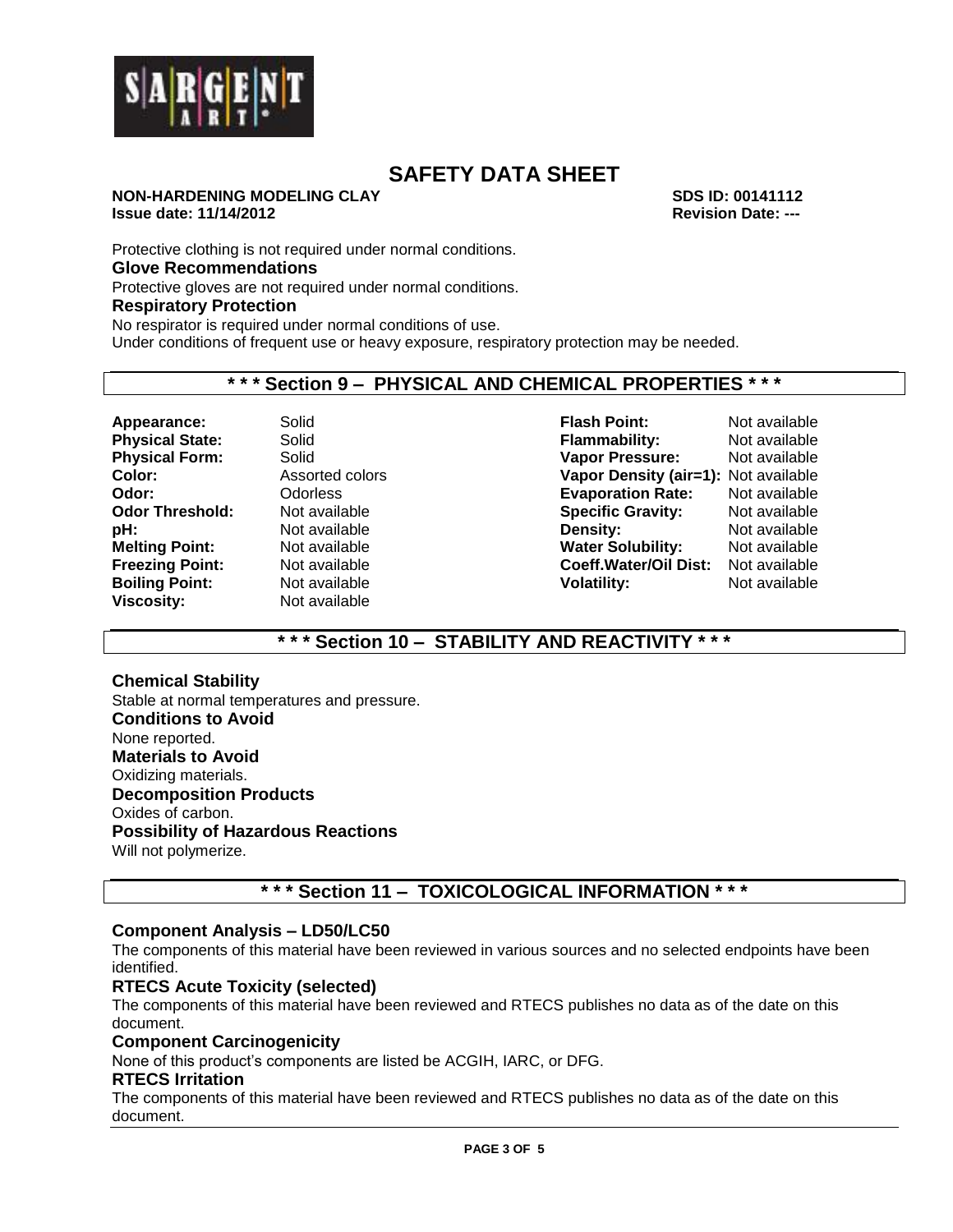

**NON-HARDENING MODELING CLAY SDS ID: 00141112 Issue date: 11/14/2012 Revision Date: ---**

## **\* \* \* Section 12 – ECOLOGICAL INFORMATION \* \* \***

#### **Component Analysis – Aquatic Toxicity**

No LOLI ecotoxicity data is available for this product's components.

## **\* \* \* Section 13 – DISPOSAL CONSIDERATION \* \* \***

**Disposal Methods** Dispose in accordance with all applicable regulations. **Component Waste Numbers** The U.S. EPA has not published waste numbers for this product's components.

**\* \* \* Section 14 – TRANSPORT INFORMATION \* \* \***

| <b>US DOT Information:</b> | Not Regulated. |
|----------------------------|----------------|
| <b>TDG Information:</b>    | Not Regulated. |
| <b>ADR Information:</b>    | Not Regulated. |
| <b>RID Information:</b>    | Not Regulated. |
| <b>IATA Information:</b>   | Not Regulated. |
| <b>ICAO Information:</b>   | Not Regulated. |
| <b>IMDG Information:</b>   | Not Regulated. |

## **\* \* \* Section 15 – REGULATORY INFORMATION \* \* \***

#### **U.S. Federal Regulations**

None of this products components are listed under SARA Section 302 (40 CFR 355 Appendix A), SARA Section 311/312 (40 CFR 370.21), SARA Section 313 (40 CFR 372.65), CERCLA (40 CFR 302.4), TSCA 12(b), or require an OSHA process safety plan.

# **SARA Section 311/312 (40 CFR 370 Subparts B and C)**

**Acute Health:** No **Chronic Health:** No **Fire:** No **Pressure:** No **Reactive:** No **U.S. State Regulations**

None of this product's components are listed on the state lists from CA, MA, MN, NJ or PA.

Not regulated under California Proposition 65

#### **Canada**

This product has been classified in accordance with the criteria of the Controlled Products Regulations (CPR) and the MSDS contains all of the information required by the CPR.

WHMIS CLASSIFICATION: Not a Controlled Product under Canada's Workplace Hazardous Material Information System.

#### **Component Analysis – Inventory**

No information is available.

## **\* \* \* Section 16 – OTHER INFORMATION \* \* \***